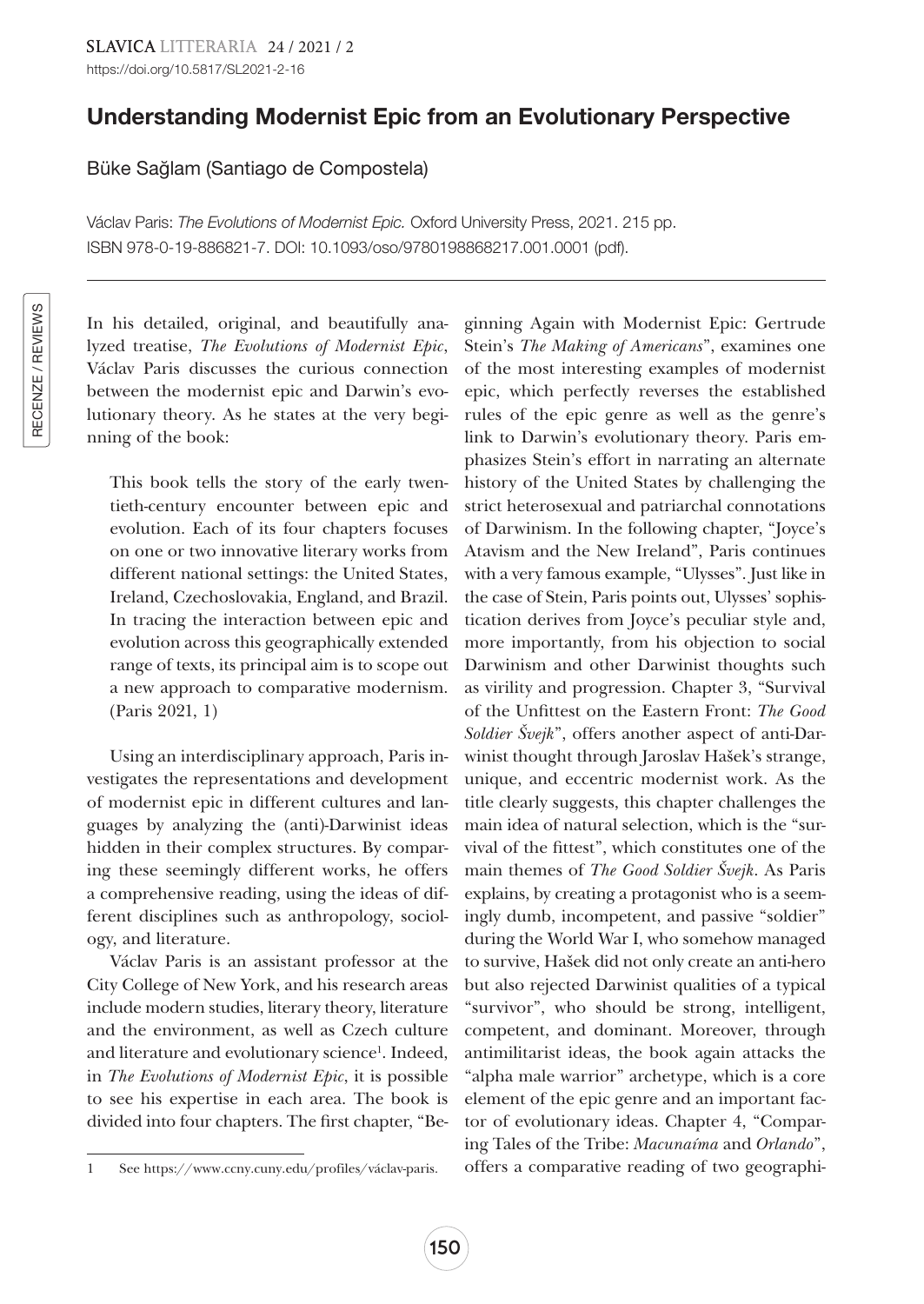cally very different works; the first one sets in Brazil and the latter in England. Paris shows some of the very similar points between the work of Mário de Andrade and that of Virginia Woolf, such as their opposition against the fascism of the era, which used evolutionary thoughts to create its ideological basis. Both authors chose "hybrid" protagonists (Woolf's Orlando changes sex and de Andrade's Macunaíma changes race) to protest social Darwinist view.

Václav Paris' book is very well-written for various reasons: First of all, his selection of the works is not random; each book he analyzed served as a conscious response to various Darwinist thoughts<sup>2</sup>. While the idea of the "survival of the fittest" is a common misconception according to the Stanford neuroscientist Robert Sapolsky, as he states in *Behave*<sup>3</sup> : "We start by trashing some common misconceptions. First, that evolution favors *survival* of the fittest. Instead, evolution is about reproduction, passing on copies of genes. An organism living centuries but not reproducing is evolutionarily invisible." (Sapolsky 2018, 328), as Paris clearly explains, none of the works misinterpreted the Darwinist theory, they only tried to "reverse" it:

But while Švejk's story inverts contemporary social Darwinist, fascist, and eugenic expectations of how survival of the fittest might function, it is important to note that it does not upset the basic theory itself, since, as any student of Darwin will explain, Darwin adopted Spencer's term the "fittest" to mean simply and tautologically those best adapted to the conditions.4 (2021, 116–117)

In that sense, it is clearly seen that Paris was very careful and meticulous in selecting and analyzing the works which really did understand Darwinist theory but chose to invert it for their specific arguments. In other words, the selected works do not only challenge the strict rules of Darwinism but offer an alternate and – more flexible – understanding of the theory. Thus, Paris' aim was not simply to find anti-Darwinist traits in modernist epic but drawing attention to "anti-categorical" or "anti-labelling" nature of this genre.

Secondly, Paris' cautious and conscious approach is worth appreciating. Throughout the book he tries to find a middle ground regarding the relation between evolution and epic. As he states in the introduction: "Our course is set between two opposing standpoints on the question of the relation of epic to evolution. On one side […] epic and evolution have almost *nothing* in common. […] On the other side […] evolution and epic have almost *everything* to do with each other […]." (4) As he further comments: "There are hazards on both sides." (6) So, rather than taking a side, Paris simply analyzes this very complex love-hate relationship between epic and evolution which is perfectly represented in modernist epic.

Another important point worth mentioning is Paris' courage. That is, the courage to sail away from the safe harbor of using the ideas of globalisation, imperialism, or post-colonialism while dealing with the world literature. By counting on Darwinism, which somehow creates a basis for all these mentioned concepts, Paris paints a bigger and more profound picture of world literature. As he points out some limitations while commenting on Švejk:

We face the choice, on the one hand, between readings of Hašek as a contemporary of Kafka […], and readings of Švejk as an ironic national monument. Our current modes of doing world literature and global modernism offer no grounds for reconciling this opposition. I want to suggest, however, that when approaching *Švejk*  through the dialectical relation between epic

<sup>2</sup> Today we know that the current evolutionary theory, Neo-Darwinism, developed and polished the old Darwinist theory, especially with the introduction of genetics.

<sup>3</sup> Sapolsky, Robert: Behave: *The Biology of Humans at Our Best and Worst*. London: Vintage, 2018.

<sup>4</sup> At this point, it is important to add the following explanation by Sapolsky: "*Another misconception is that evolution can select for preadaptations—neutral traits that prove useful in the future.* […] *Related to this is the misconception that living species are somehow better adapted than extinct species. Instead, the latter was just as well- adapted, until environmental conditions changed sufficiently to do them in; the same awaits us*." (Sapolsky 2018, 329)